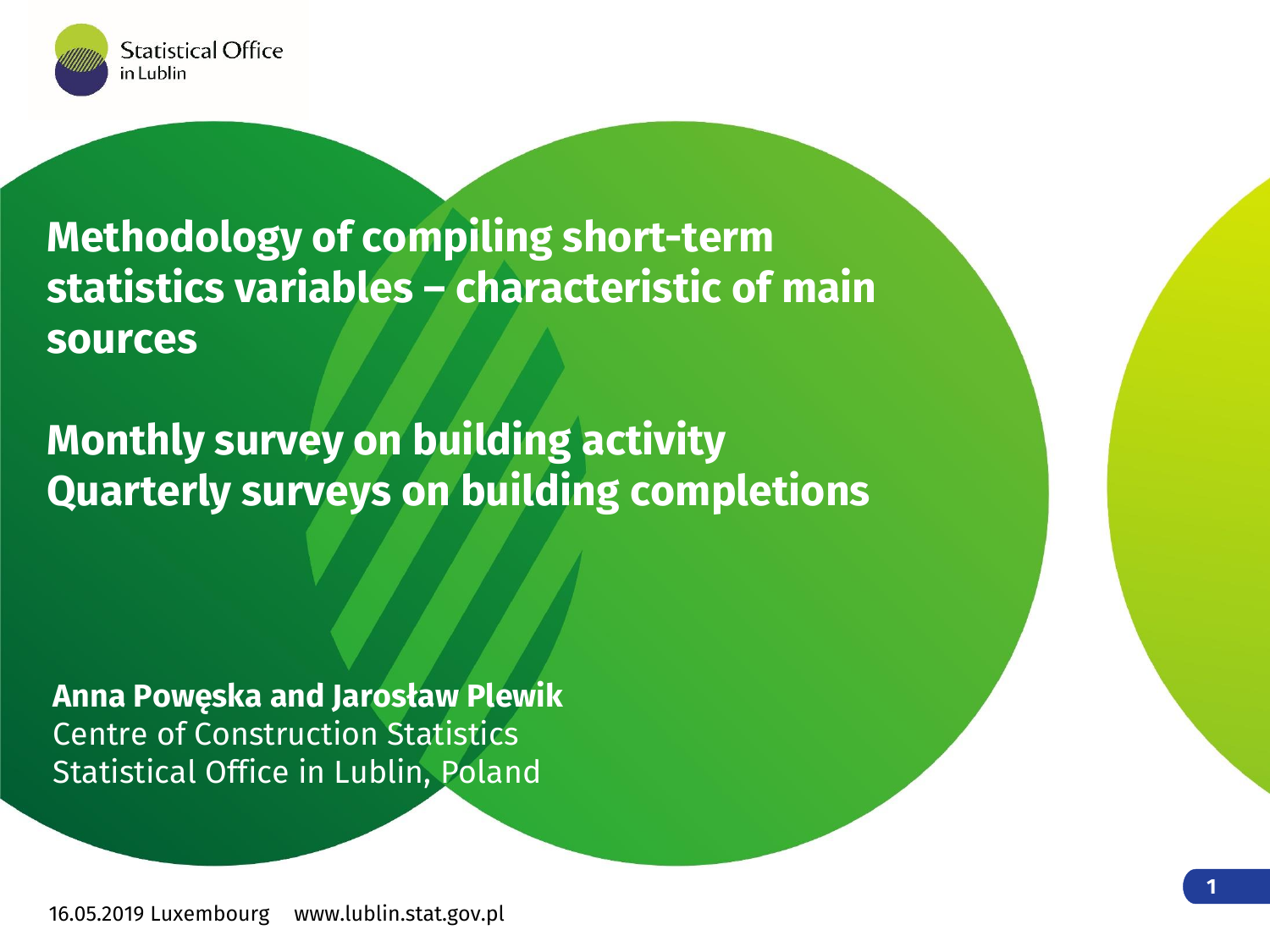#### **Agenda**

- 1. Construction process in Poland.
- 2. Construction starts.
- 3. Works completions.
- 4. Conclusions.

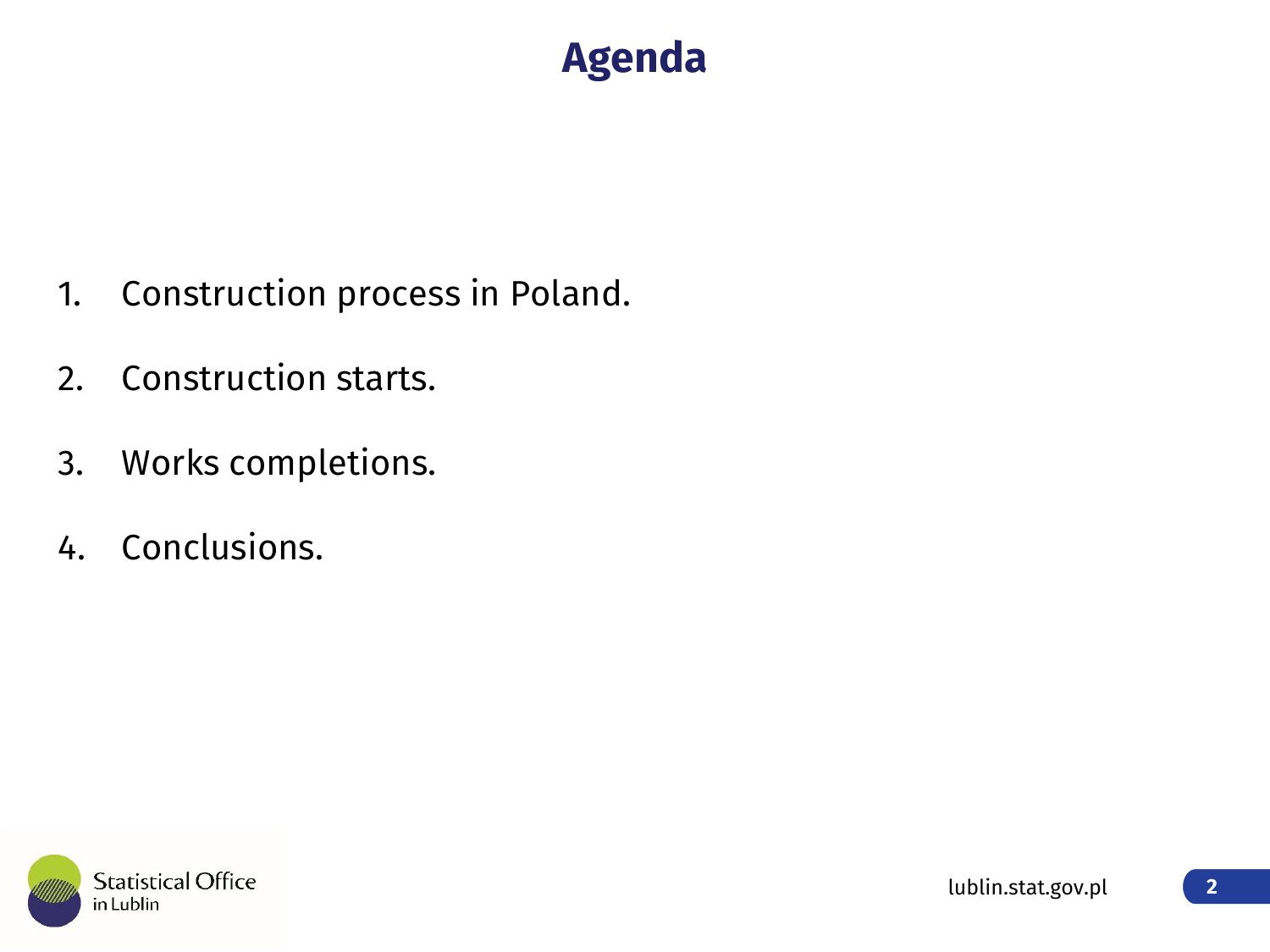# **Construction process in Poland – statistical point of view**

Statistics Poland surveys 3 successive phases of the construction process:

| <b>Building permits</b>    |  |
|----------------------------|--|
| <b>Construction starts</b> |  |
| <b>Works completions</b>   |  |

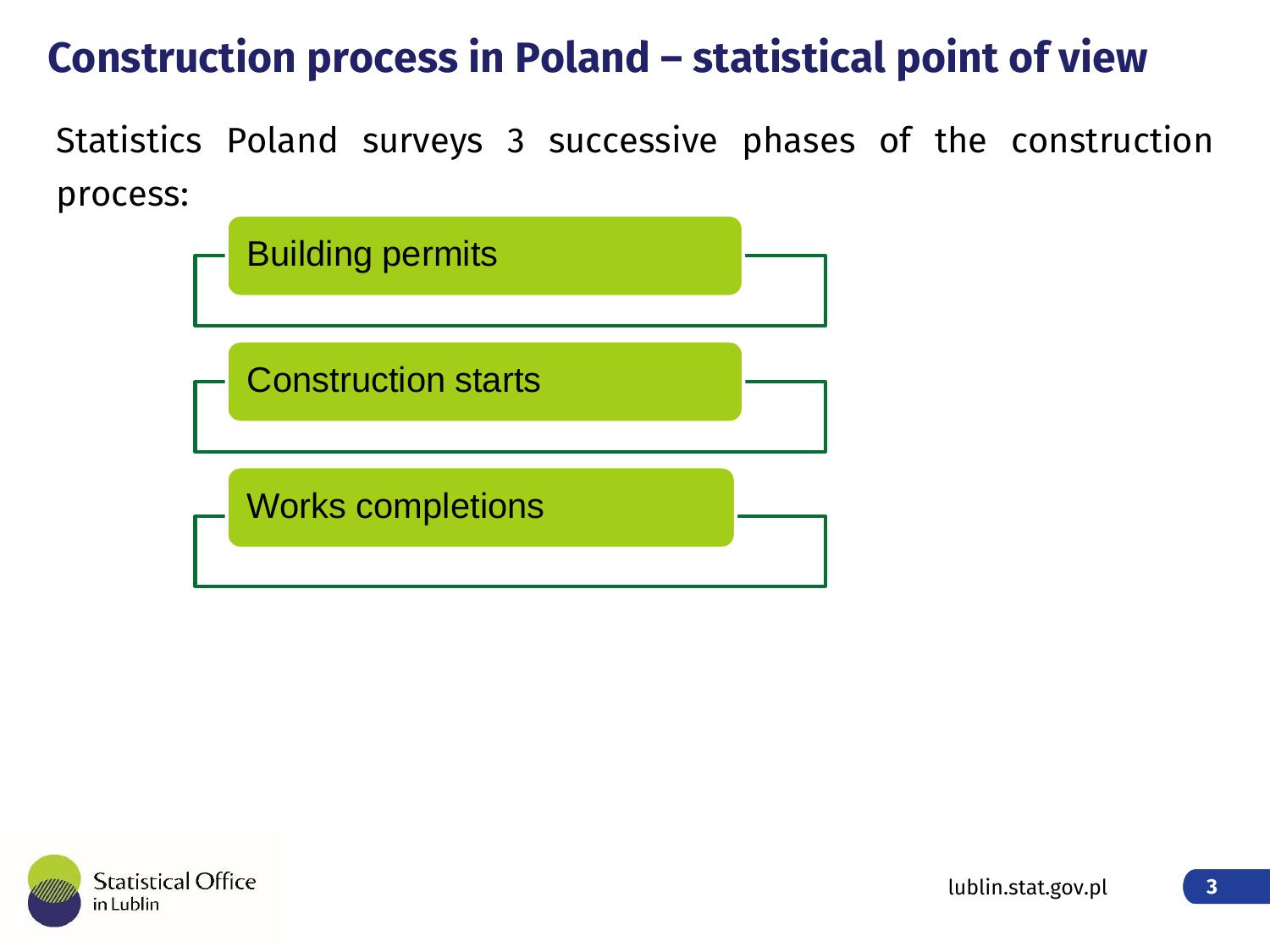# **Construction process in Poland – statistical point of view**

From an administrative point of view Poland is divided into 380 powiats. In every powiat there is an institution which is responsible for:



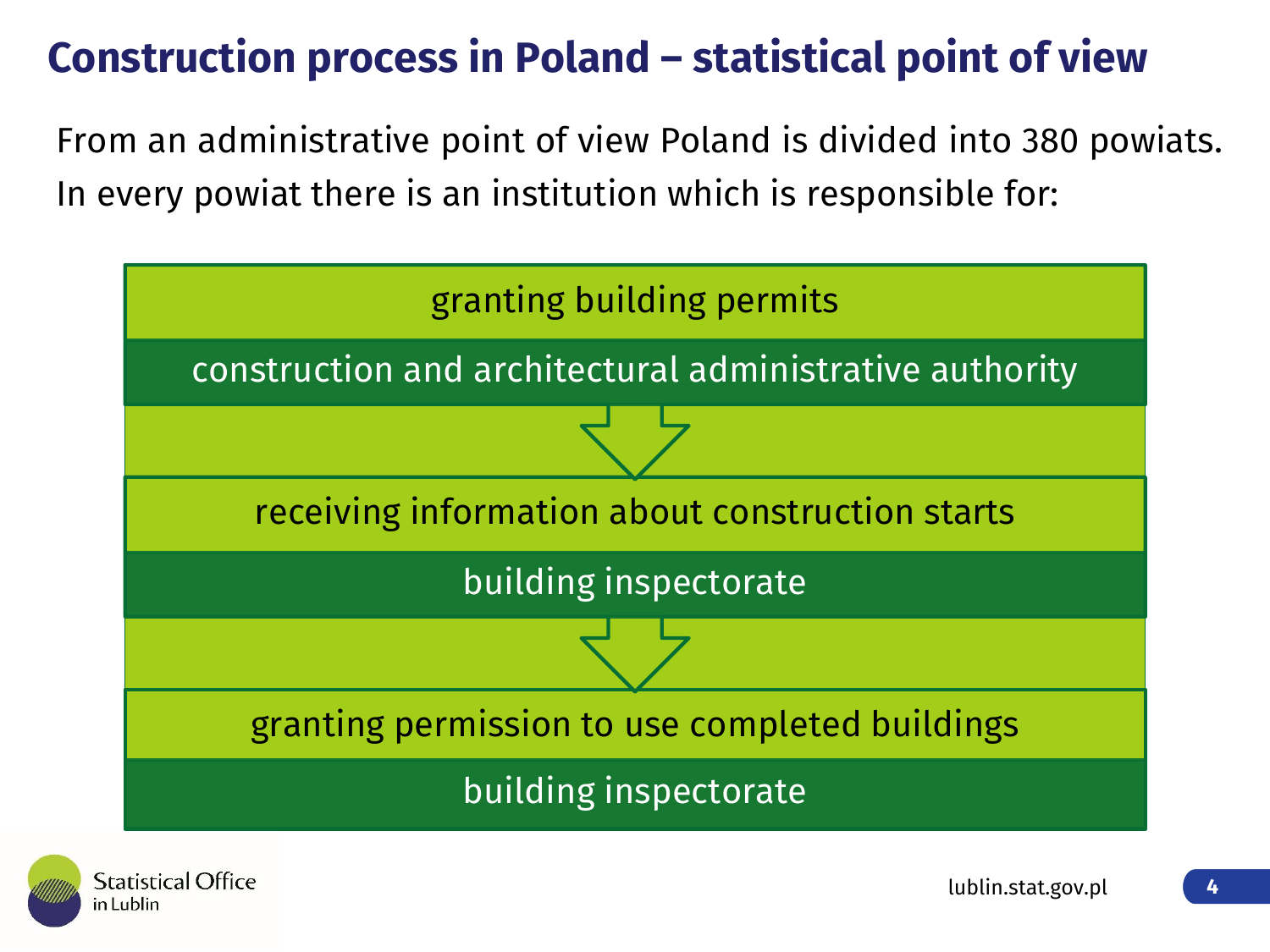#### **Construction process in Poland – survey vs. administrative data**

Currently all building permits, construction starts and works completions data are collected **by statistical surveys – not administrative source**.

Nevertheless there are **some options** which can lead to data collection from administrative sources.

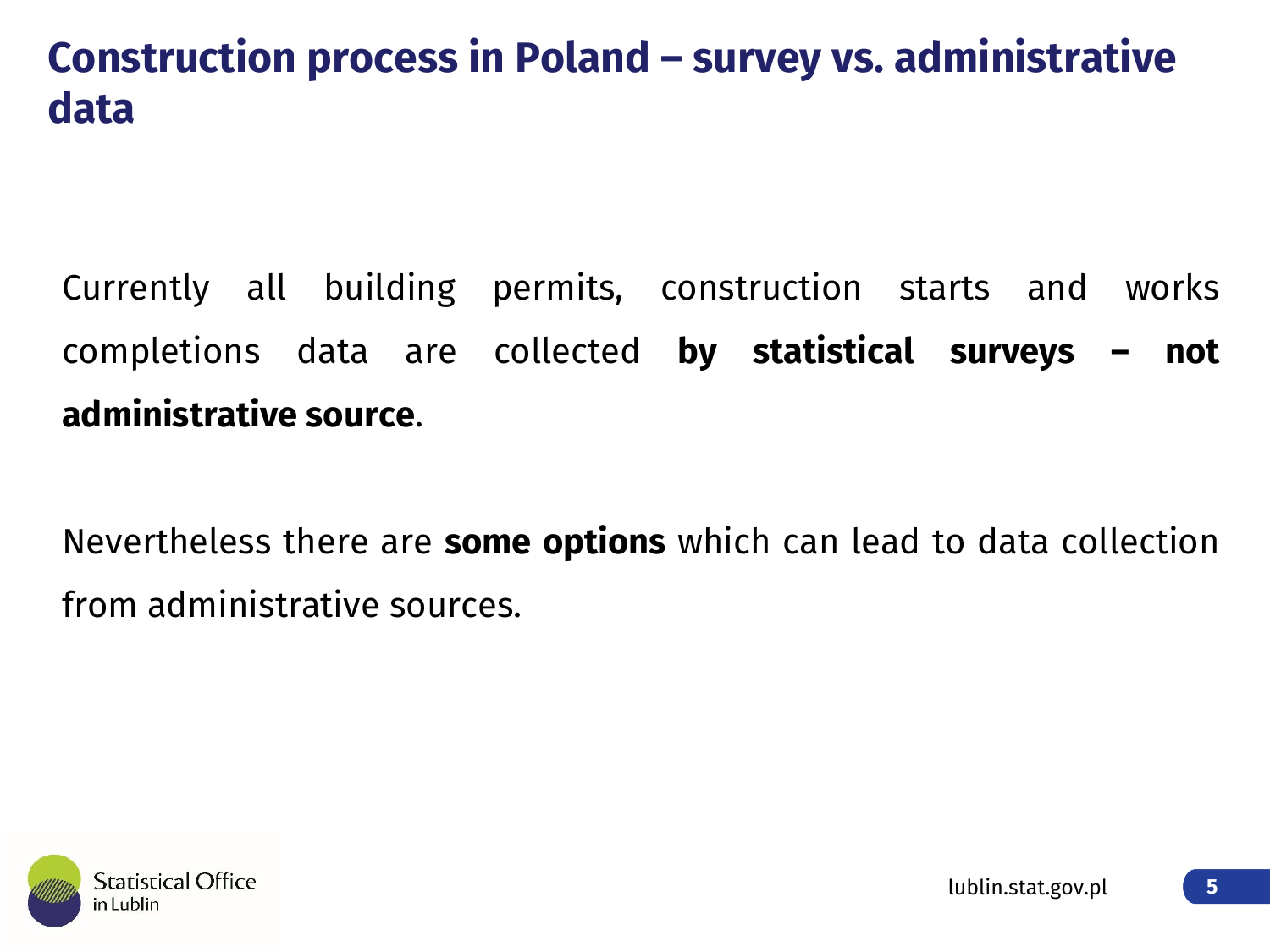## **Construction starts - organization of the survey**

Organization of the survey:

- in accordance with the statistical survey programme of public statistics;
- Frequency: monthly;
- filled out in the Reporting Portal of Statistics Poland;
- data processing: IT System dedicated to statistical surveys.

Cross-sections of the data presented: Poland, regions, voivodships, subregions, powiats.

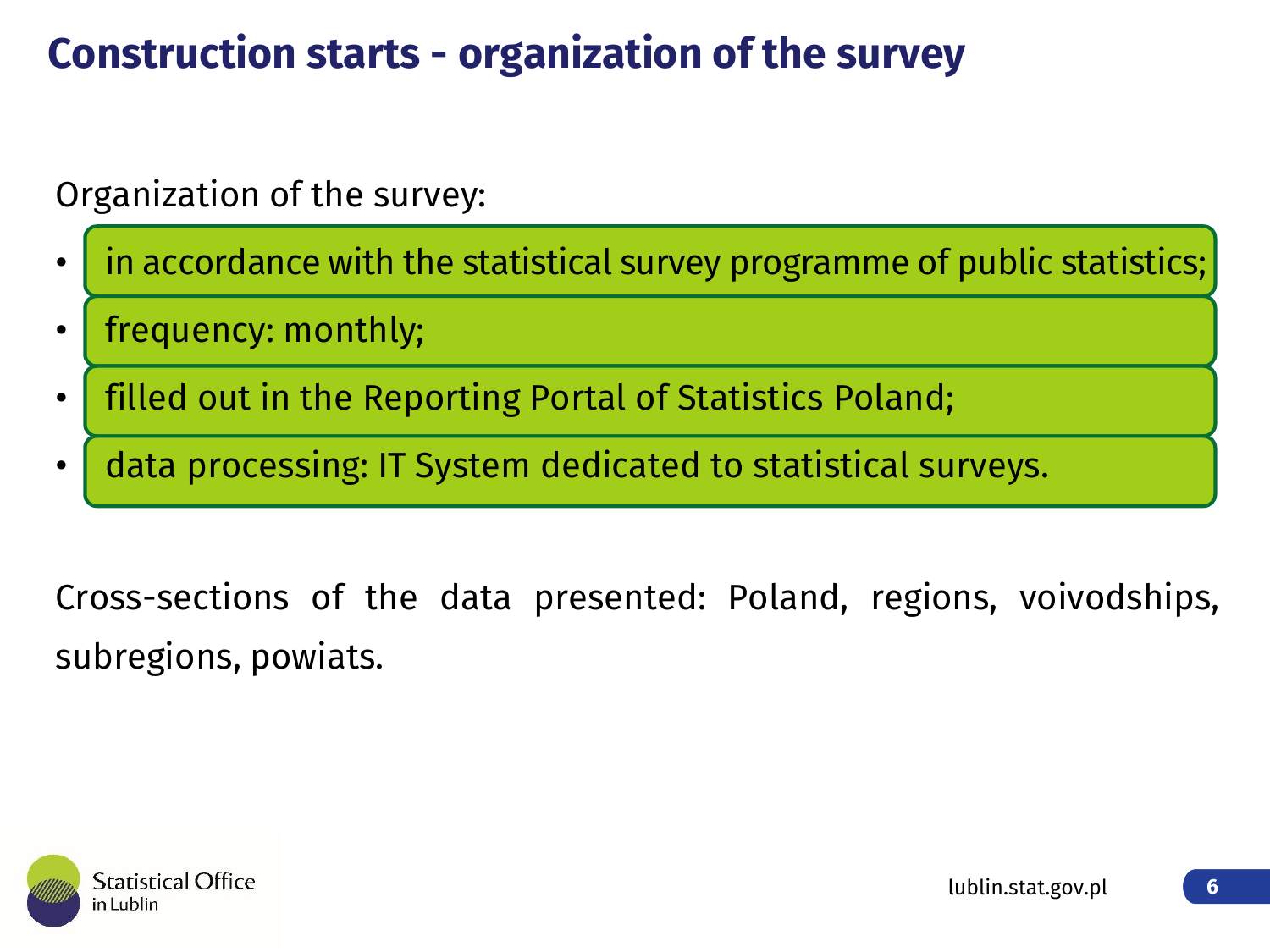## **Construction starts – problems with CREI definitions**

Statistics Poland compiles data only on number of dwellings in which construction has begun. There aren't any statistical data on the usable floor area so far.

**Dwellings in which construction has begun** – dwellings which are to come into existence as a result of construction, expansion (residential and non-residential buildings), non-residential accommodations or reconstruction larger dwellings to smaller ones, at which realization – in accordance with the Polish Building Code – construction works has begun.

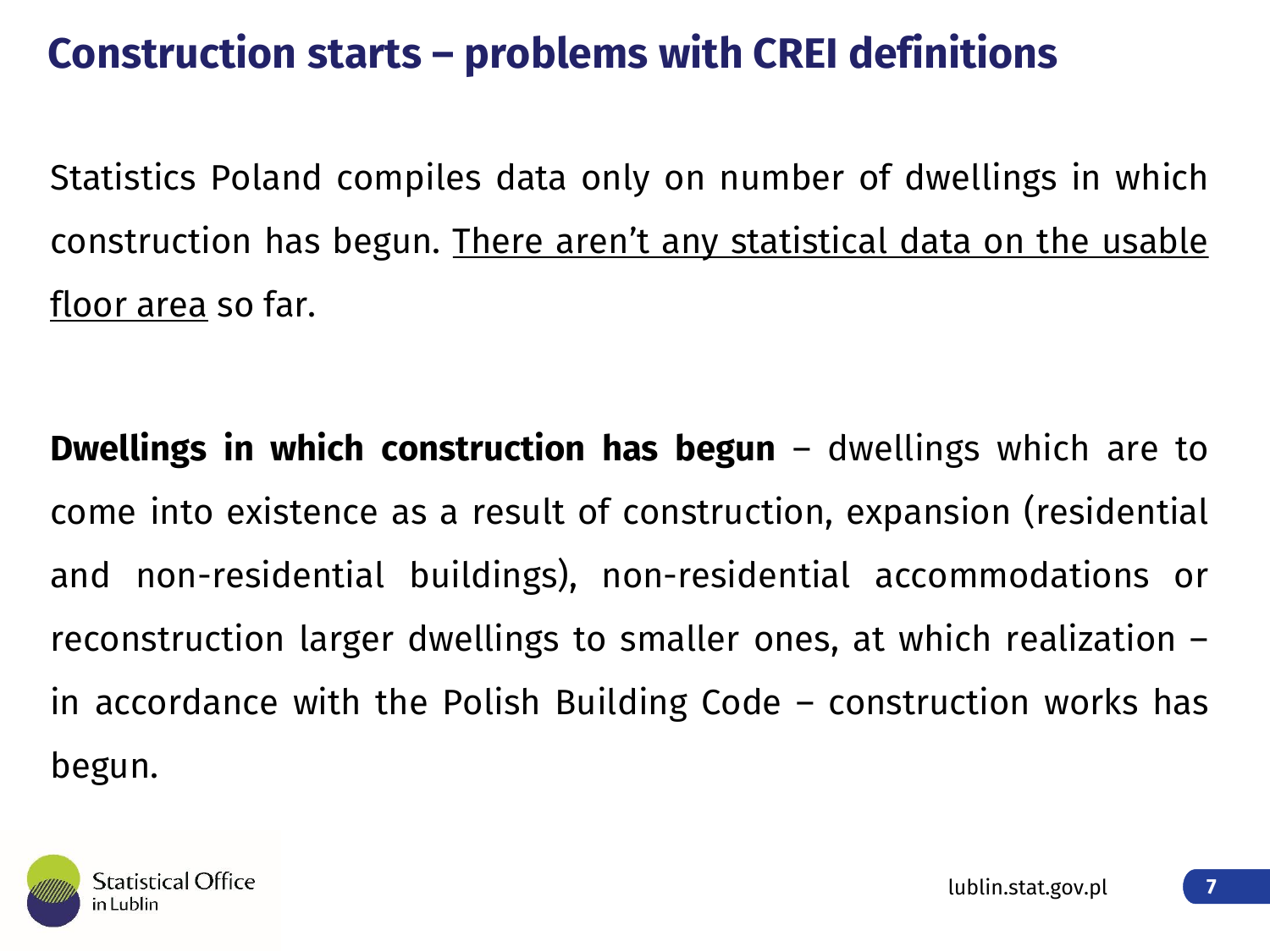## **Construction starts - methodology**

**Monthly data** regarding construction starts concern dwellings:

in new residential buildings;

in new non-residential buildings;

- created as a result of enlarging buildings (the enlarged portion);
- created as a result of adopting non-residential spaces.

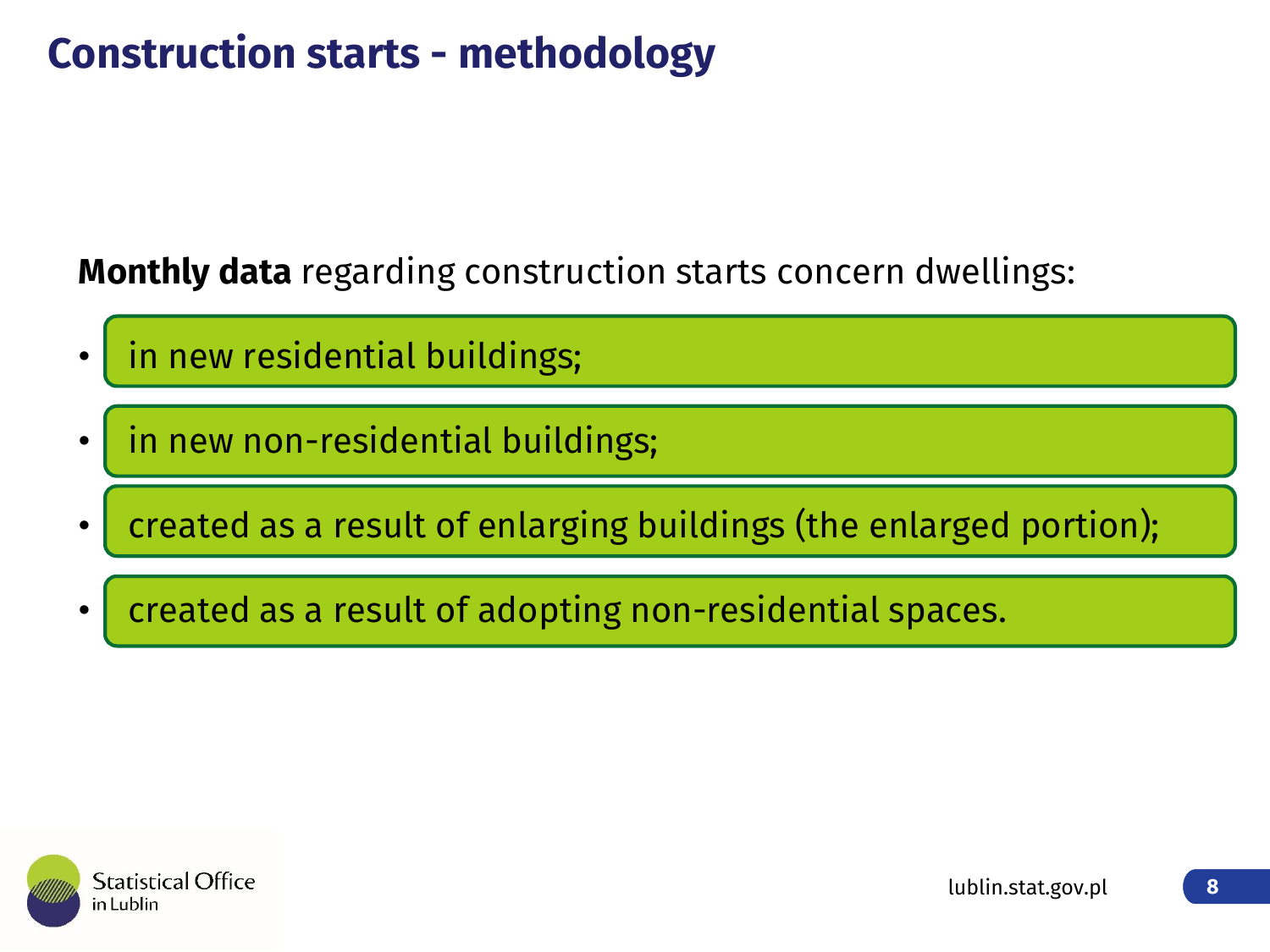#### **Construction starts - methodology**

Dwellings are classified **by forms of construction** (not according to e.g. type of a building):

|           | Private;                                                           |
|-----------|--------------------------------------------------------------------|
|           | Cooperative;                                                       |
| $\bullet$ | For sale or rent (realised in order to achieve a profit by various |
|           | investors);                                                        |
| $\bullet$ | Municipal;                                                         |
| $\bullet$ | <b>Public building society;</b>                                    |
|           | Company.                                                           |

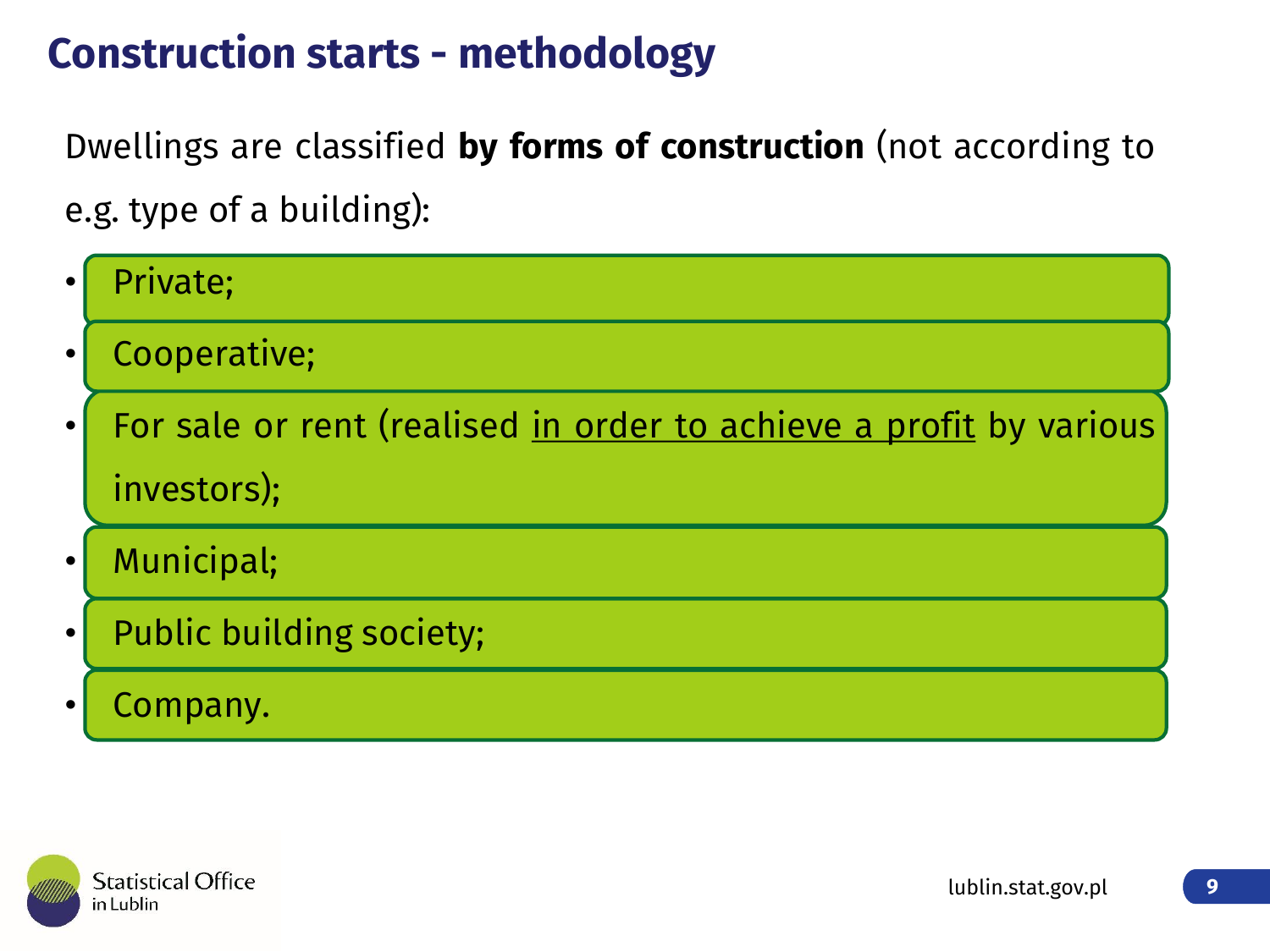# **Works completions – organization of the survey**

#### Organization of the survey:

- in accordance with the statistical survey programme of public statistics;
- frequency: monthly and quarterly;
- filled out in the Reporting Portal of Statistics Poland and in the off-line system;
- data processing: IT System dedicated to statistical surveys.

Cross-sections of the data presented: Poland, regions, voivodships, subregions, powiats and gminas.

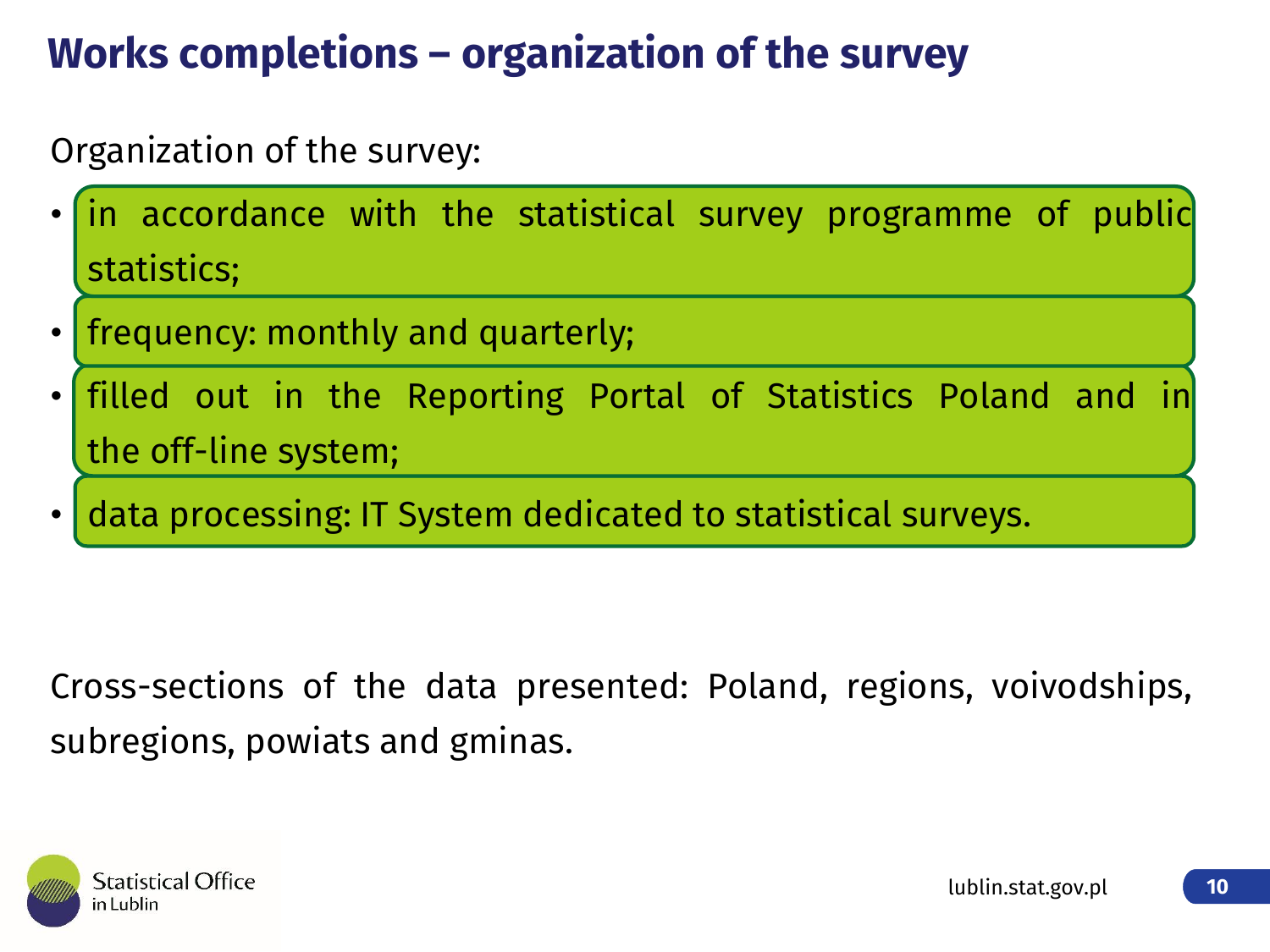## **Works completions – problems with CREI definitions**

According to definitions in survey on STS CRE (August 2018) most of the types of buildings are easy to be classified to CRE but some of them are not. Statistics Poland collects data on buildings completed but in case of non-residential buildings doesn't survey **the purpose for which the investor has built** those **buildings**. For example office building can be built **to rent** a space (floor area) in order to achieve a profit but it can be also built for company's **own purposes** (for example as a headquarter). There can be similar situation with warehouses.

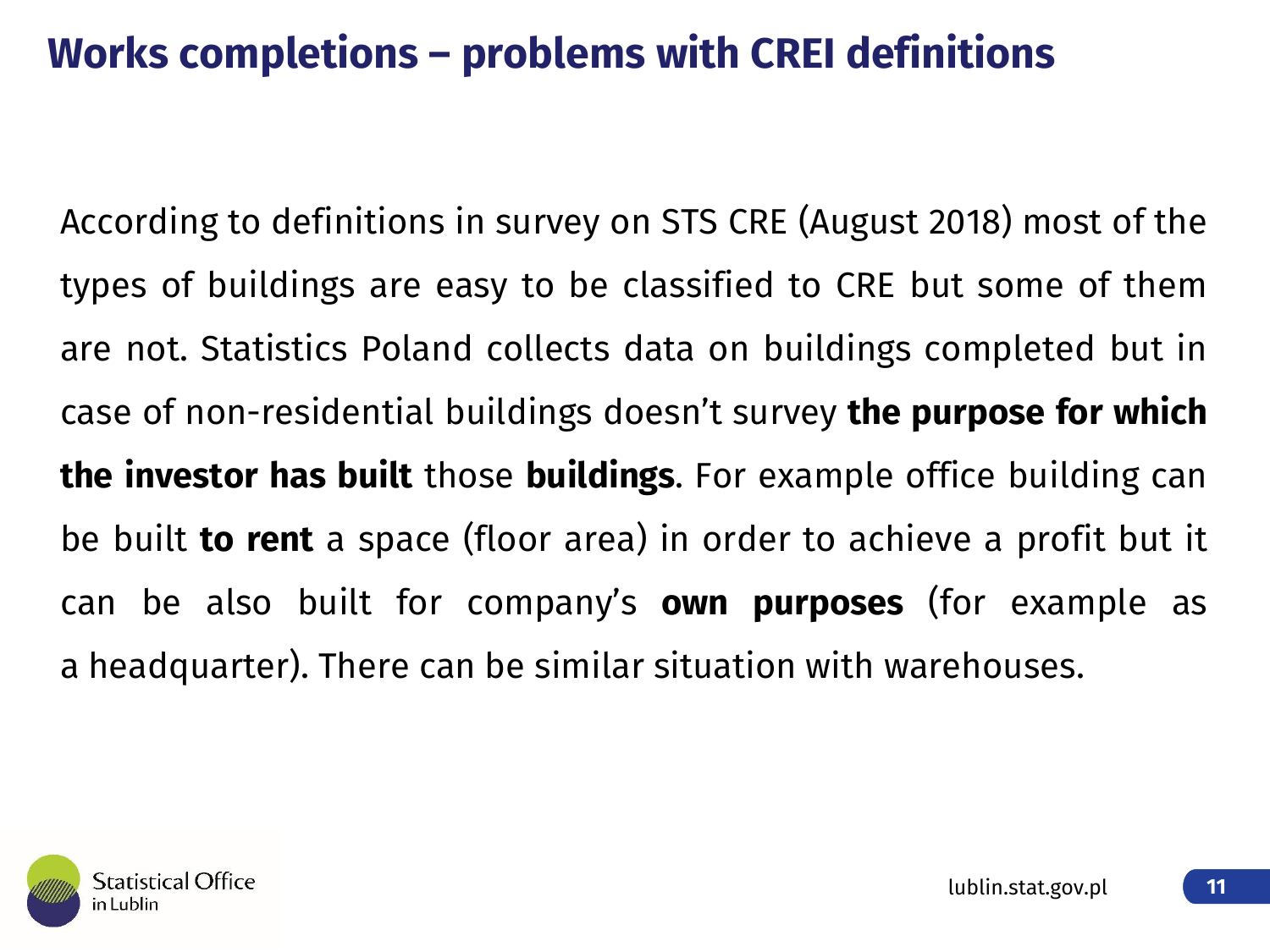## **Works completions – problems with CREI definitions**

According to document STS-CREI-TF-201905-02 (Item 2) it looks like proposed definitions…

*For the purposes of statistics on construction starts and works completions, commercial real estate means the development of selected types of non-residential buildings used for producing income or used by the owners for conducting their business, purpose or activity.*

…are more similar to Polish methodology than previous.

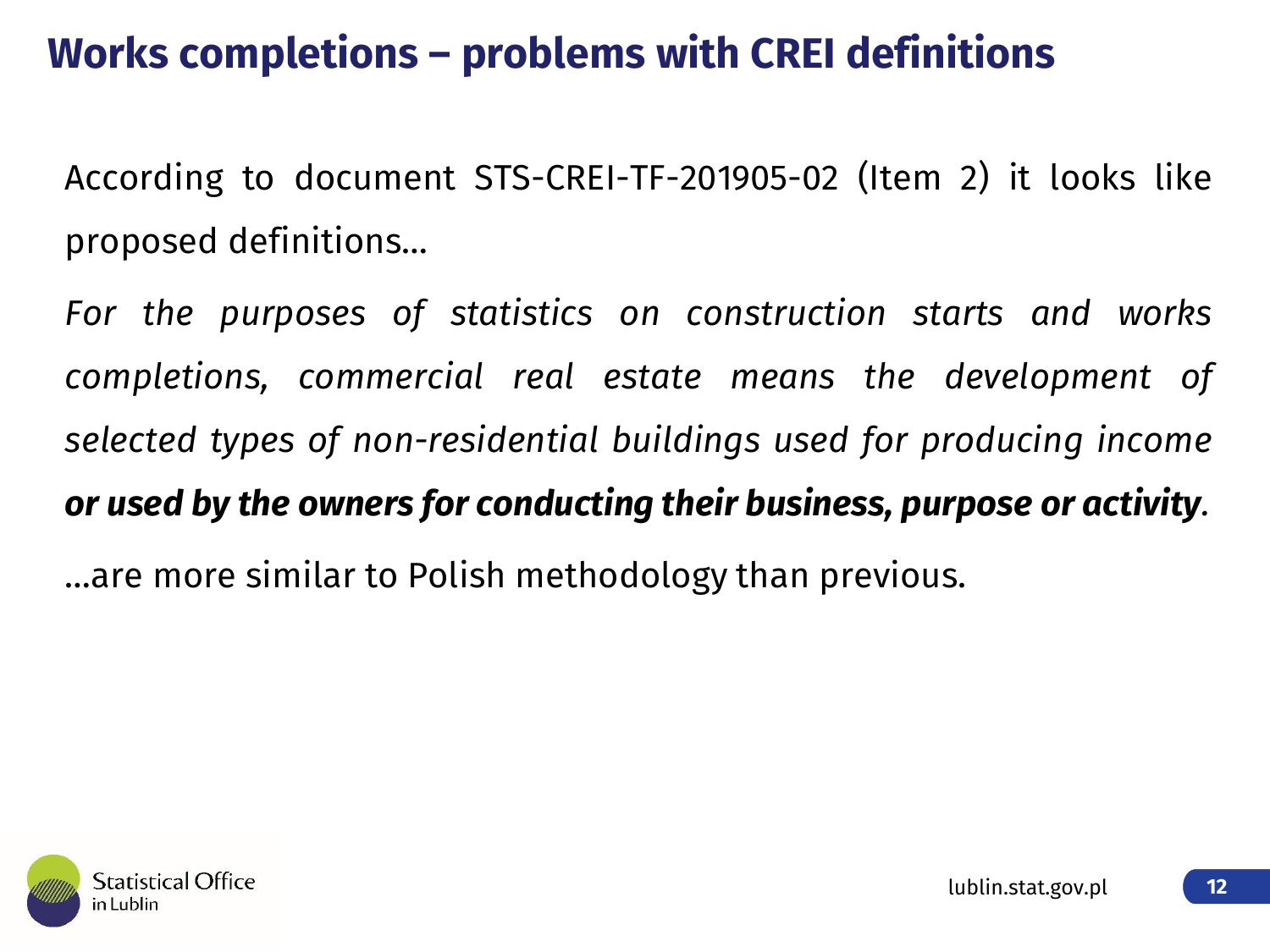## **Works completions – methodology**

#### **Monthly and quarterly data** regarding works completions concern:



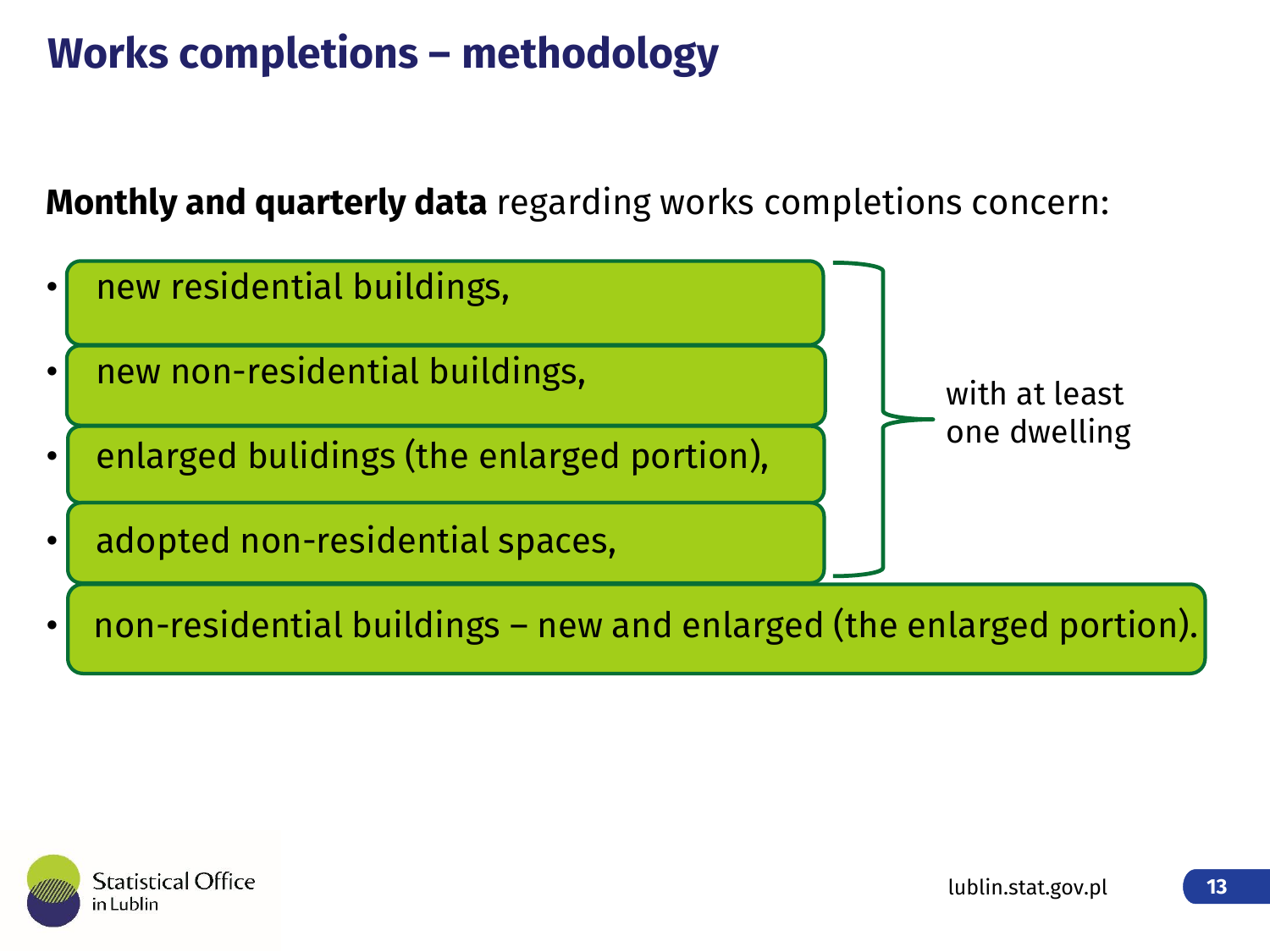## **Works completions – methodology**

Buildings with at least one dwelling are classified **by forms of construction**:

|           | Private;                                                           |
|-----------|--------------------------------------------------------------------|
|           | Cooperative;                                                       |
| $\bullet$ | For sale or rent (realised in order to achieve a profit by various |
|           | investors);                                                        |
| $\bullet$ | Municipal;                                                         |
| $\bullet$ | <b>Public building society;</b>                                    |
|           | Company.                                                           |

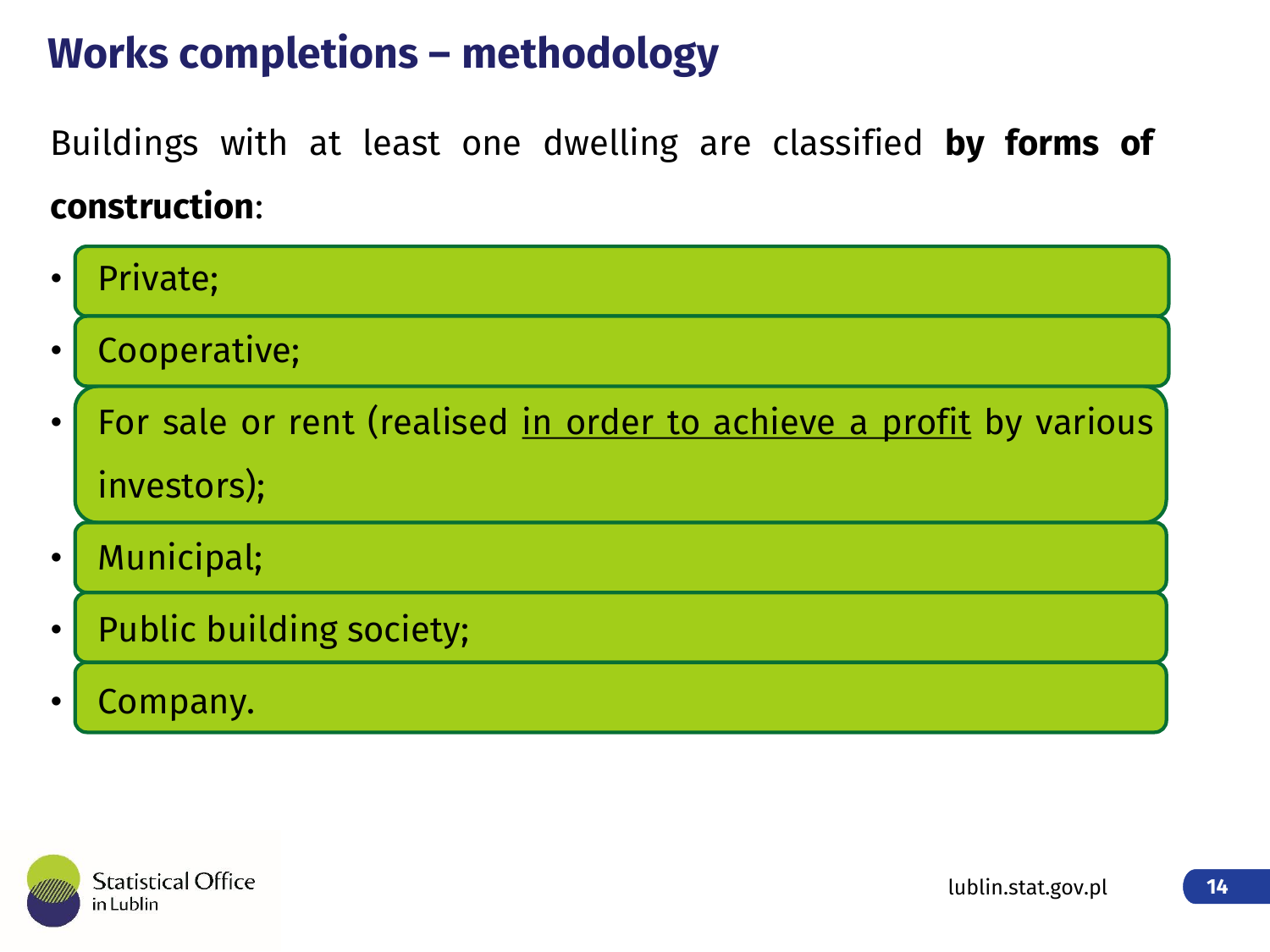## **Works completions – methodology**

Non-residential buildings are classified by Polish classification of building objects (PKOB) which is developed on the basis of the European Classification of Types of Construction (**CC**), in accordance with the recommendations of the United Nations.

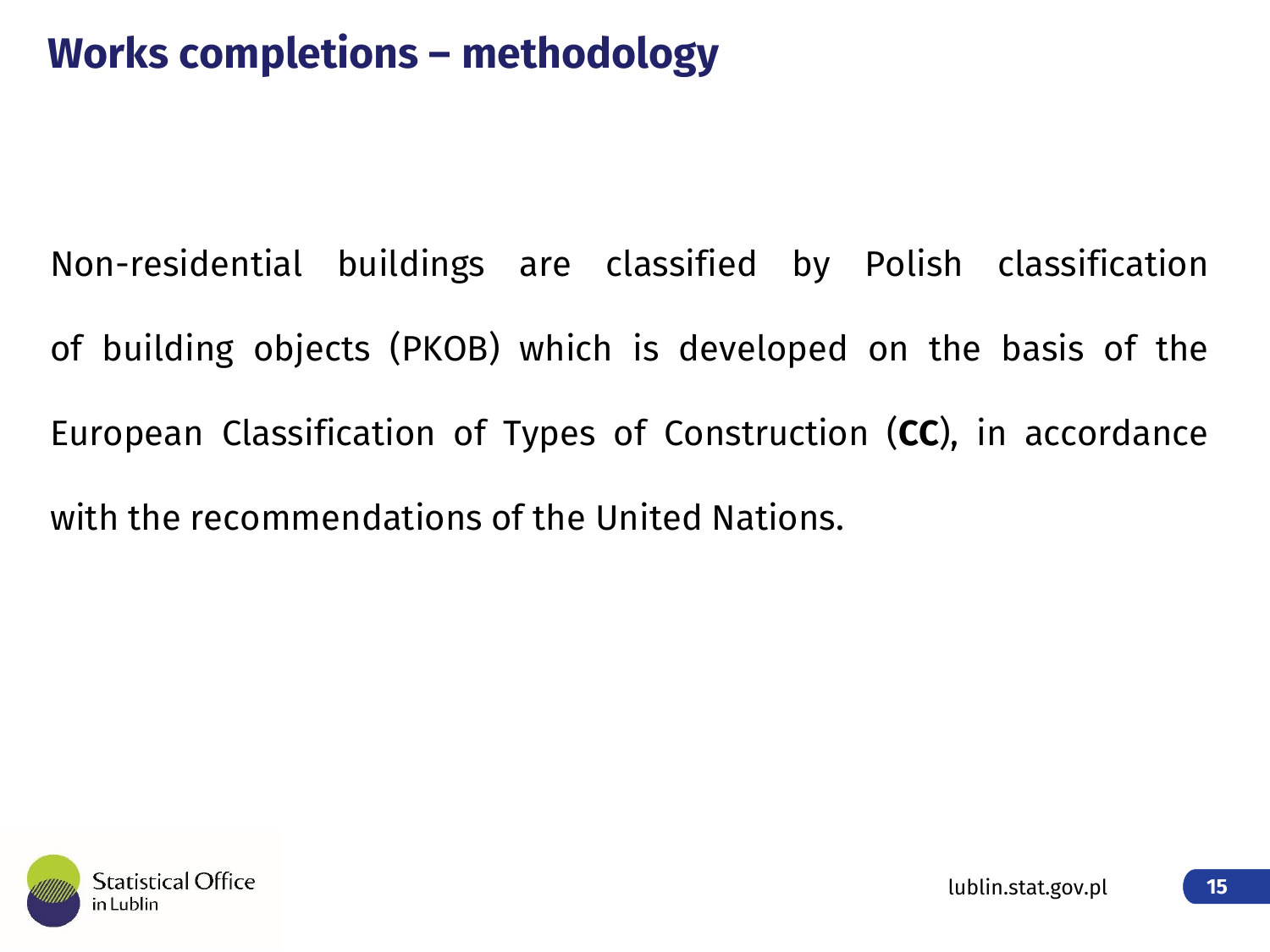#### **Conclusions**

#### **Construction starts** – there are **significant differences** between polish

methodology and the idea of data expected by ECB and ESRB.

#### **Works completions** – as it was said earlier it looks like lastly proposed

#### definitions and Polish methodology are **quite similar**.

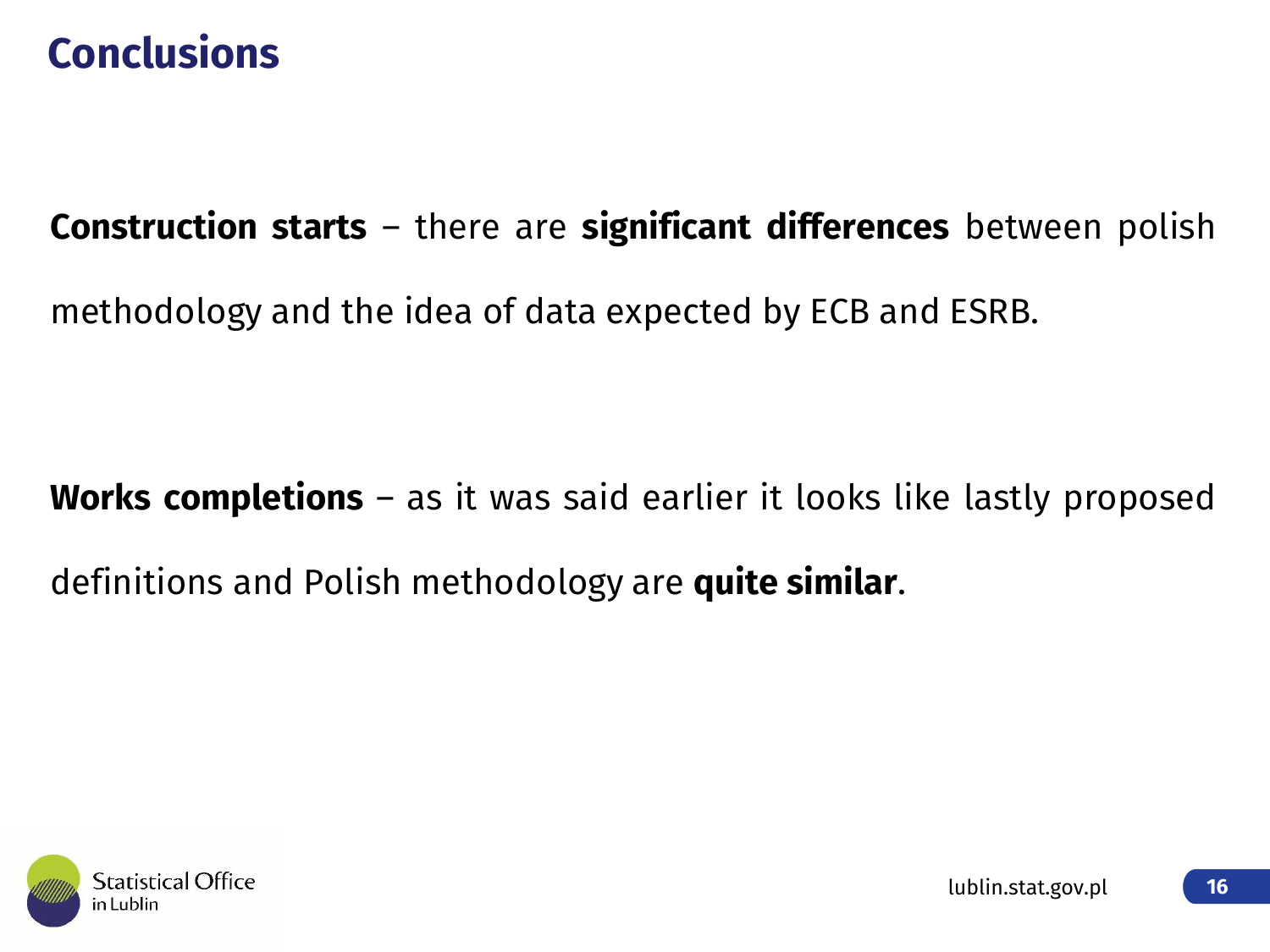## **Conclusions**

Because of the fact that Polish data comes from statistical surveys (not administrative sources) it is almost impossible to link building permits, construction starts and works completions data…

Dwellings for which permits have been granted, in which construction has begun and dwellings completed in Poland in 2014-2018